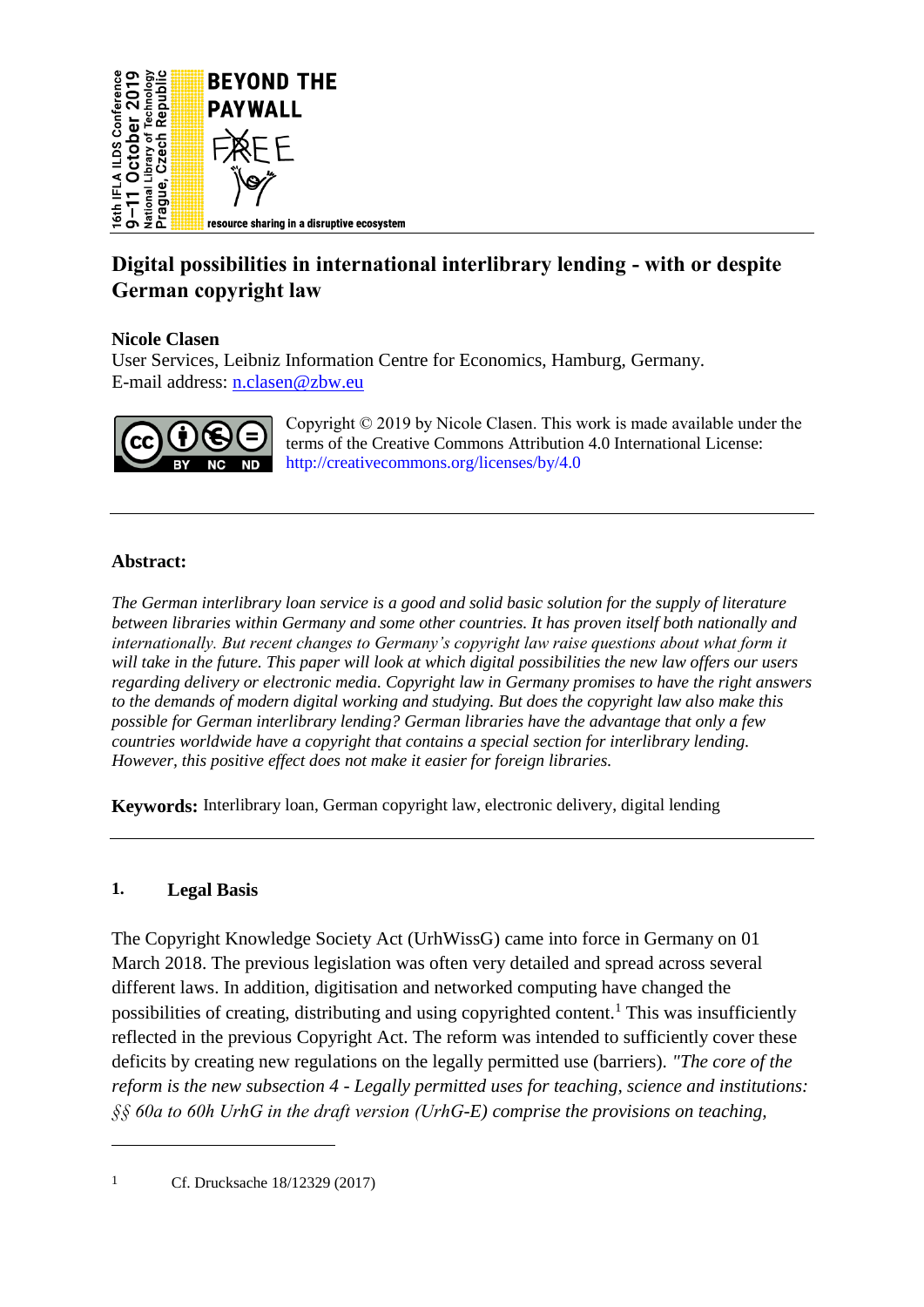*science and institutions such as libraries, including a new provision for so-called text and data mining, the software-based analysis of large amounts of data. In future, each group of users will therefore have its own set of facts with concrete information on the type and scope of the legally permitted uses. At the same time, various provisions that previously existed for them will be dropped either completely (§§ 47, 52a, 52b, 53a UrhG) or partially (e.g. in § 46*  UrhG as well as in the 'private copying barrier' of  $\S$  53 UrhG)".<sup>2</sup>

For interlibrary loan and document delivery in Germany, the UrhWissG not only brings advantages and clear guidelines but also restrictions compared to the previous rules. Particularly in an international context, these rules give rise to questions and confusion. This is probably due to the fact that the German Copyright Act has little in common with the Guidelines on International Interlibrary Loans<sup>3</sup>. The most important points for interlibrary lending and document delivery within Germany are regulated in §60e (5) UrhG.

- individual request for non-commercial purposes
- copies of up to 10% of a published work
- copies of individual articles from scientific journals
- no limitation to certain types of publication originals (print or digital)
- no restriction to certain delivery routes
- requires appropriate individual remuneration by a collecting society (cf. §60h Abs.3-4 UrhG)

The UrhG is directly targeted at copy delivery within German domestic interlibrary loan<sup>4</sup>. International lending is not dealt with separately. However, the regulations still apply to international interlibrary loan with German libraries, as they are binding for German libraries.

**1.1** Individual request for non-commercial purposes

The legally permitted use is basically limited to non-commercial use. This must be proven by the user in the form of a self-disclosure. In the national context, this is done across the library networks by a checkbox, which must be activated by the user for each individual transaction.<sup>5</sup> The library has no active obligation to verify non-commercial use by the patron.<sup>6</sup> In the international context, the German lending library should check in advance whether commercial orders can be placed via the international ordering system and, if necessary, verify with the user that the request serves non-commercial purposes by filling in a form.

 $\overline{a}$ 

6 Katzenberger (2018, p. 685)

<sup>2</sup> Drucksache 18/12329 (2017, p. 2-3)

<sup>3</sup> International Federation of Library Associations and Institutions (2009), (2015)

<sup>4</sup> Interlibrary loan between libraries in Germany is regulated by National Interlibrary Loan Regulations.

<sup>5</sup> Cf. Willwerth/Wulle (2018b)

*Digital possibilities in international interlibrary lending - with or despite German copyright law* by N. Clasen. 2019 IFLA ILDS Proceedings (ISBN[: 978-80-86504-40-7\)](https://www.techlib.cz/en/84026)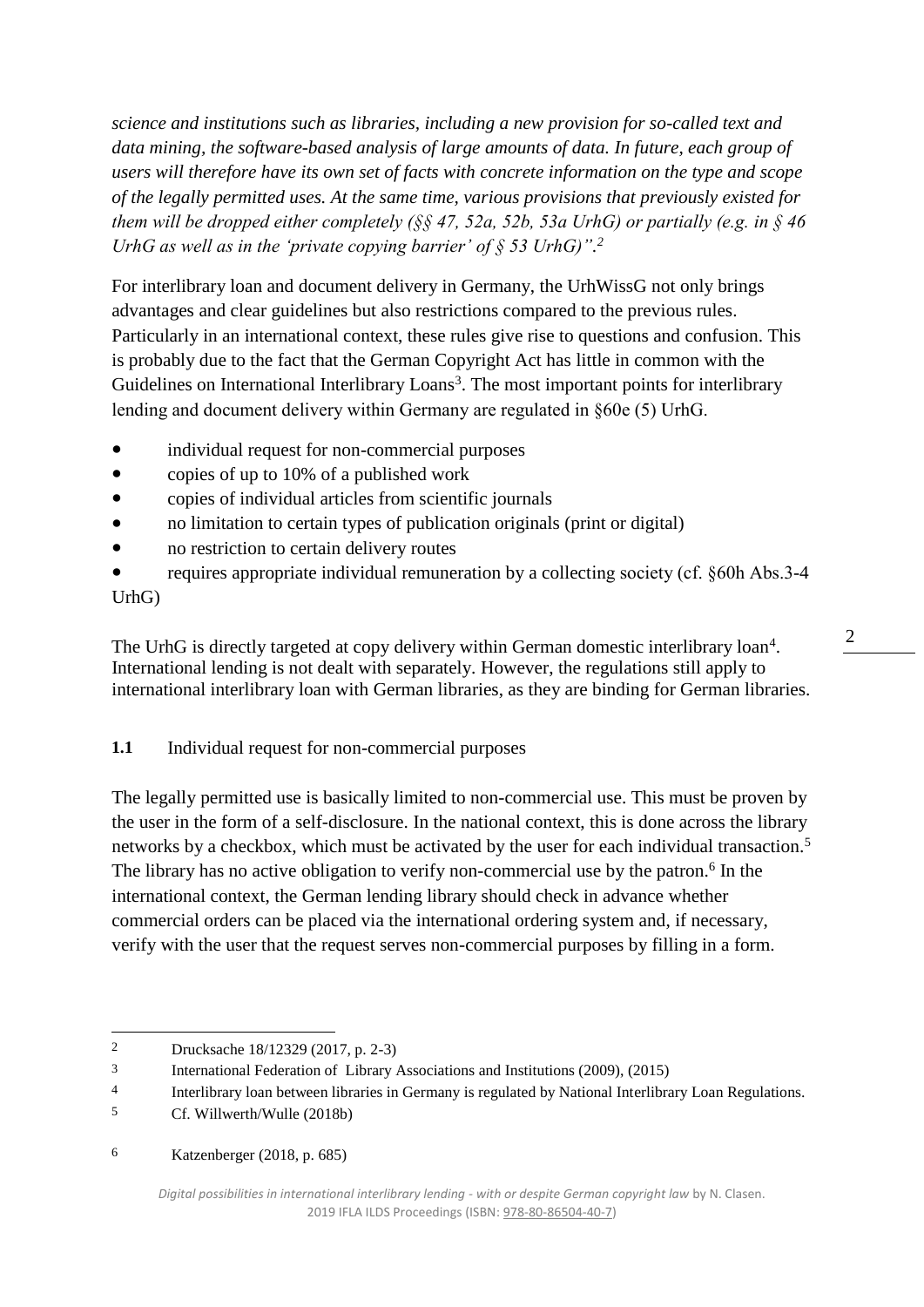### **1.2** Scope limitation to 10% of a monograph

The delivery of copies from monographs is clearly regulated by law and limited to 10% of the work. Previous legislation allowed the delivery of a "small part" as a copy. In common practice, this small part corresponded to 15%. Since the specified 10% must be strictly enforced by the libraries, this requires more work for the libraries. This check cannot be done automatically by the ordering system.

In addition, the lending library should ensure that it does not process several, directly consecutive requests of the same user, as it could mean that they exceed the legally permitted maximum of 10%. As an alternative, of course, there is book lending, but this, especially in an international context, has the disadvantage of lengthy and expensive transport.

## **1.3** Article requests from scientific journals

A major change in the law is the restriction of the delivery of copies from scientific journals. Newspapers and journals for the general public may no longer be used for the delivery of copies. However, the law does not contain a definition of journals for the general public in comparison to professional and scientific journals. The blacklist of subito<sup>7</sup> and the categorization of professional journals on buchhandel.de<sup>8</sup> serve as guides for libraries.

Public magazines are aimed at a broad audience and are preferably read in leisure time. In comparison, scientific journals are aimed at a specialist audience and contain subject-related articles.<sup>9</sup> In practice, the differentiation is sometimes difficult and must be made individually by each library. There is currently no uniform national reference system for differentiation between professional journals and public magazines.

## **1.4** Publication form and delivery options

The elimination of restrictions on the publication format (print or digital) and the acceptance of electronic transmission to the user as the standard delivery option are the most far-reaching changes brought by §60e UrhG compared with the previous §53a.

The examination of appropriate offers from publishers and the mandatory use of graphic files have been eliminated.<sup>10</sup> However, the practical implementation of these positive changes is only possible to a small extent. The unrestricted use of e-resources applies only to license

 $\overline{a}$ 

10 Grenzebach (2018, p. 68)

<sup>7</sup> Homann (2018, p.4 )

<sup>8</sup> <http://www.buchhandel.de/fachzeitschrift> (accessed 15 July 2019)

<sup>&</sup>lt;sup>9</sup> Page "Wissenschaftliche Fachzeitschrift". In: Wikipedia, the free encyclopedia. Processing status 20.08.2018. [https://de.wikipedia.org/w/index.php?title=Wissenschaftliche\\_Fachzeitschrift&oldid=180179456](https://de.wikipedia.org/w/index.php?title=Wissenschaftliche_Fachzeitschrift&oldid=180179456) (accessed 17 July 2019)

*Digital possibilities in international interlibrary lending - with or despite German copyright law* by N. Clasen. 2019 IFLA ILDS Proceedings (ISBN[: 978-80-86504-40-7\)](https://www.techlib.cz/en/84026)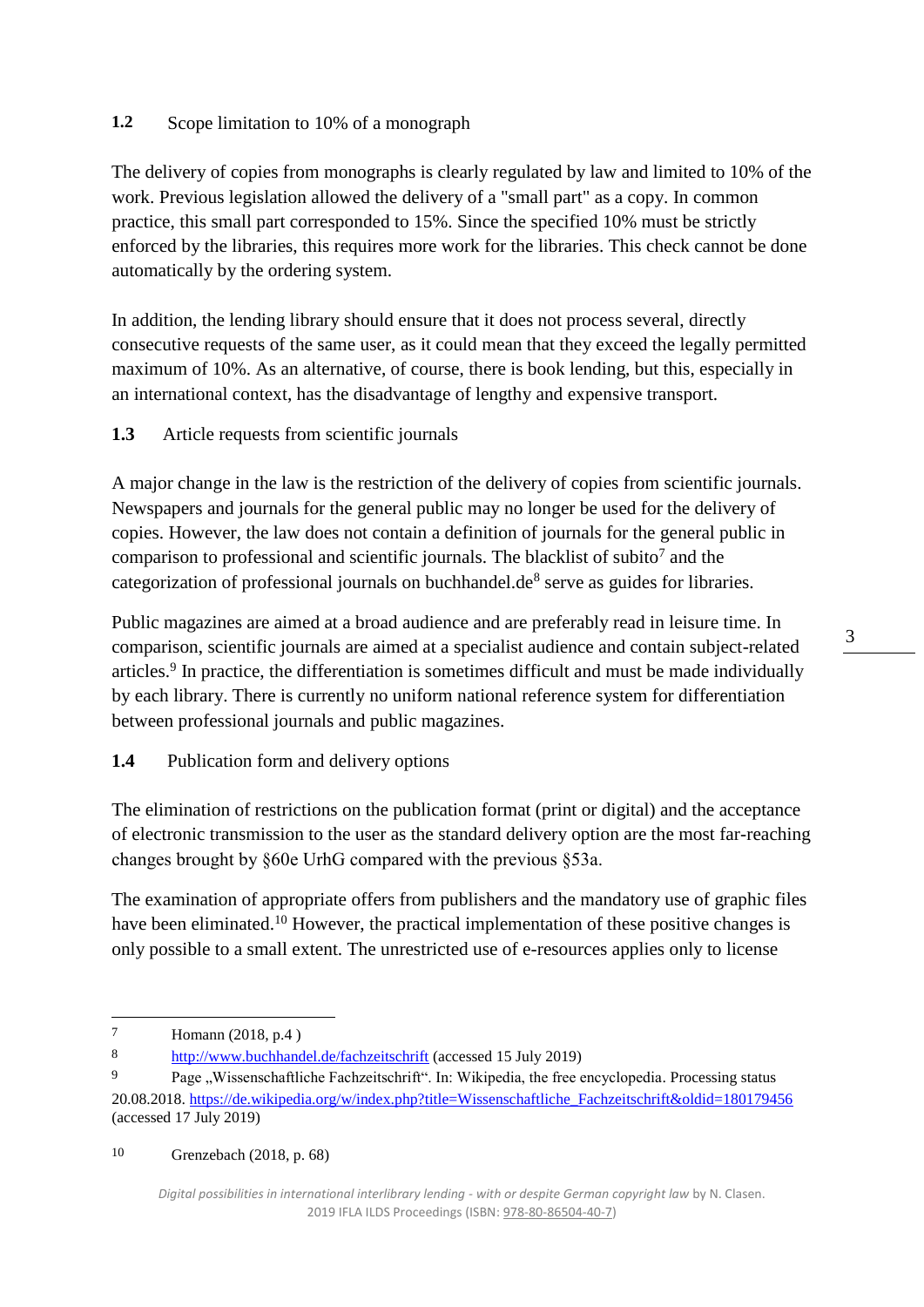agreements concluded after March 1, 2018.<sup>11</sup> Moreover, electronic transmission to users is not part of the agreements with collecting societies and therefore cannot yet be implemented. During contract negotiations with the VG Wort on the new amount of the fee for the individual case remuneration no agreement could be reached that included electronic transmission.

## **2. International ordering systems and German library stocks**

The German interlibrary loan system consists of several standardised interlibrary loan platforms which cooperate across different networks. The basis for this is the National Interlibrary Loan Regulation<sup>12</sup>. Interlibrary loan is primarily used to supply research and therefore mainly refers to scientific literature. This kind of interlibrary loan takes place between academic libraries. An exception is the interlibrary loan of fiction and academic literature between public libraries. However, this represents only a small percentage of interlibrary loan in Germany.

The National Interlibrary Loan Regulations prescribe the regional principle distribution network. Libraries do not choose a favourite supplying library. Instead, the nearest library with the required stock receives the request automatically through the interlibrary loan system. Interlibrary loan within Germany includes:

● the electronic transfer of copies from scientific journals and monographs between libraries (not to the end-user)

● the lending of collections (monographs, journals, special collections such as microfiche, newspapers)

● the lending of  $e$ -books<sup>13</sup>

In addition, subito e.V.<sup>14</sup> is a cooperative direct delivery service of libraries from Germany, Austria and Switzerland. In contrast to (inter-)national interlibrary loans, this service allows direct delivery to users and requests from commercial users and private individuals. Orders via subito are more expensive than national interlibrary loans. The libraries serve different target groups via subito than via national interlibrary loan.

In the international context, there are various ways of ordering interlibrary loans from German libraries.

● International Interlibrary Loan (ILL, IFLA-Voucher)

 $\overline{a}$ 11 Gillitzer (2018, p. 625), Grenzebach (2018,p. 66)

<sup>12</sup> Leihverkehrsordnung (2003)

<sup>13</sup> Gillitzer (2014)

<sup>14</sup> [www.subito-doc.de](http://www.subito-doc.de/) (accessed 16 July 2019)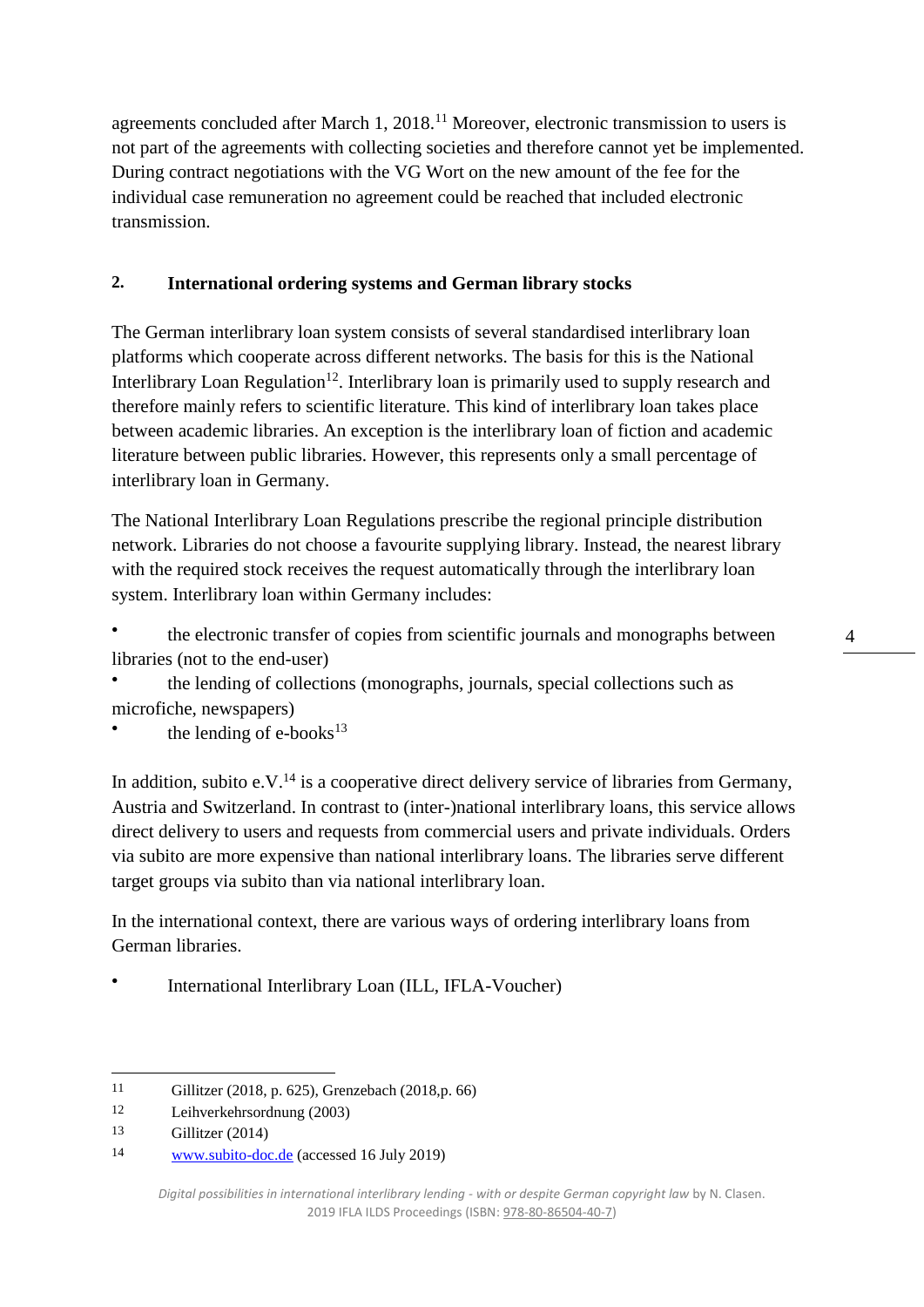- Bavarian International Interlibrary Loan<sup>15</sup>
- subito library service
- WorldShare ILL

The breakdown of incoming interlibrary loan requests at the ZBW is as follows:



Figure 1: Incoming ILL requests of the ZBW, distribution in 2018

Correlations between country and chosen ordering system can be identified if you analyse the requests of the libraries ordering from the ZBW. The majority of requests for conventional interlibrary loans are received from European countries and increasingly from Eastern European countries. The subito library service is heavily used by European countries, while US libraries order from the ZBW via WorldShare ILL. Australian and Asian libraries choose between the subito library service and WorldShare ILL according to their needs.



Figure 2: ILL incoming requests at ZBW by city and order system<sup>16</sup>

<sup>15</sup> Bavarian Library Network, [https://www.bsb-](https://www.bsb-muenchen.de/fileadmin/pdf/benutzung/fernleihe_international_anleitung_engl_201709.pdf)

[muenchen.de/fileadmin/pdf/benutzung/fernleihe\\_international\\_anleitung\\_engl\\_201709.pdf](https://www.bsb-muenchen.de/fileadmin/pdf/benutzung/fernleihe_international_anleitung_engl_201709.pdf) (accessed 16 July 2019)

<sup>16</sup> The map is based on an internal ZBW analysis of all international ILL requests. Purple = WorldShare, green = subito library service, red = ILL (IFLA Voucher)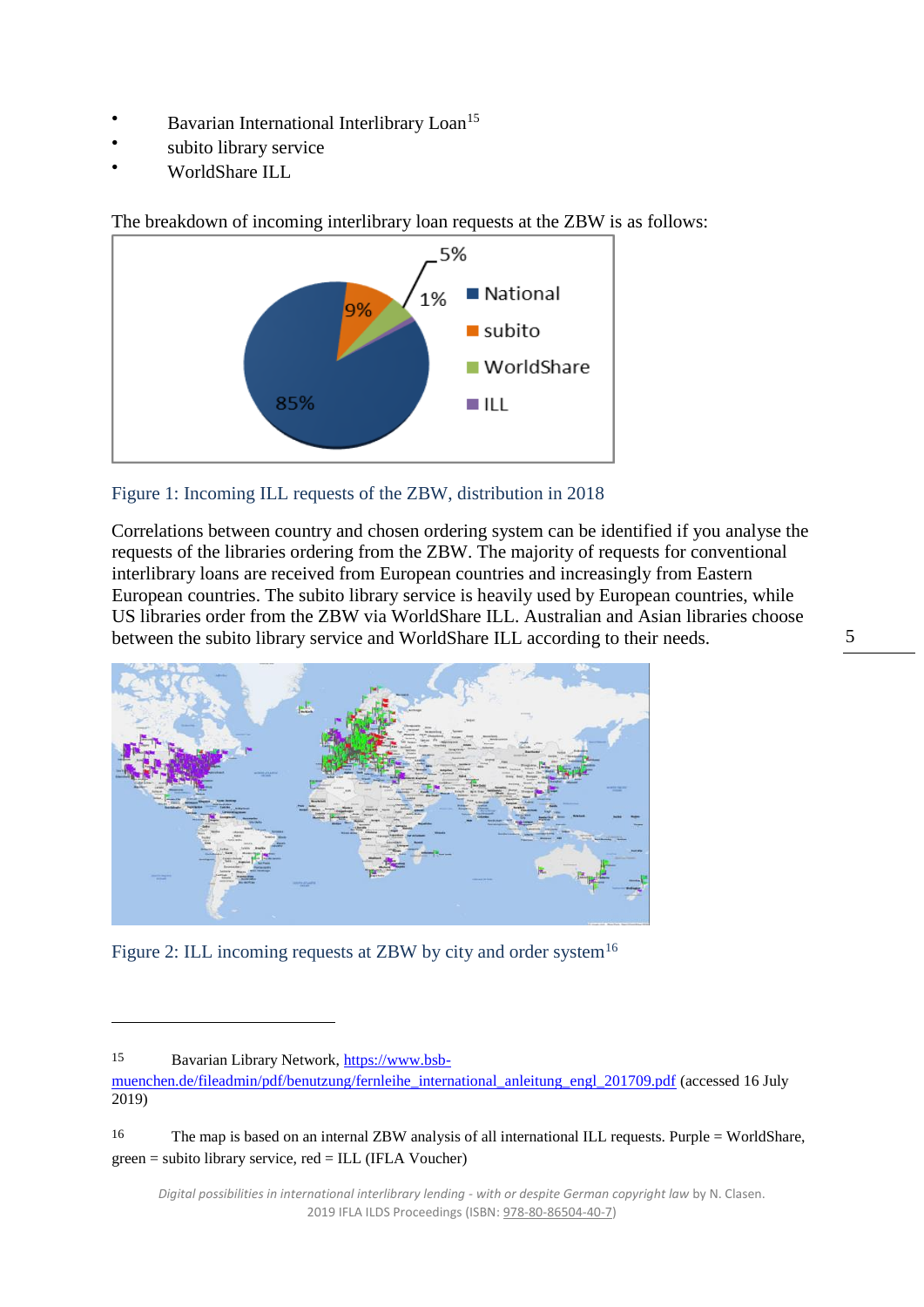## 2.1 International Interlibrary Loan

Conventional interlibrary loan requests can be submitted directly to the lending library by email, fax or post. The copy or the loan of the book will be sent by post. The accounting is done via the standardized IFLA Voucher System.<sup>17</sup> This form of international interlibrary loan is the most common procedure and can be used for orders from most German libraries.

## **2.2** subito library service

International, publicly financed libraries can use the subito library service to order books and articles from German libraries. This applies to all libraries worldwide, with the exception of the USA and Great Britain.<sup>18</sup> At subito, research and ordering takes place in one system. At subito, unlike conventional interlibrary loan, copies from licensed journals can be sent by email using the Digital Rights Management System.<sup>19</sup>

The services offered (delivery of copies, lending) and the associated prices are determined individually by the supplying libraries.<sup>20</sup> Please note that not all subito supplier libraries offer the lending of books. The average prices in the subito library service are higher than the voucher costs in conventional international interlibrary loan. For this purpose, billing takes place centrally via the subito office in the form of collective invoices.<sup>21</sup>

## **2.3** WorldShare ILL

 $\overline{a}$ 

Orders via OCLC WorldShare ILL are a good alternative for libraries from the USA and Great Britain. Please note, however, that only a few libraries in Germany participate actively in the WorldShare ILL interlibrary loan system,<sup>22</sup> whereas it can be regarded as the standard interlibrary loan system of the USA and is used internationally in 57 countries and by over 10,000 libraries.<sup>23</sup>

The services offered (delivery of copies, lending) and the associated prices are determined individually by the supplying libraries. The average prices at OCLC WorldShare ILL are higher than the voucher costs for conventional international interlibrary loan. Analogous to subito, you can choose the supplier library yourself. Billing is done centrally via OCLC's IFM management system.

Several German supplier libraries use ImageWare's MyBib electronic reading room as a complement to OCLC's WorldShare ILL interlibrary loan system to provide digital copies of

<sup>17</sup> <https://www.ifla.org/voucher-scheme> (accessed 16 July 2019)

<sup>18</sup> <https://www.subito-doc.de/Benutzergruppen/KG-SLS-SLI?lang=en> (accessed 16 July 2019)

<sup>19</sup> <https://www.subito-doc.de/DRM?lang=en> (accessed 16 July 2019))

<sup>20</sup> An overview of the services and supplier libraries can be found on the subito website [\(https://www.subito-doc.de/suppinfo,](https://www.subito-doc.de/suppinfo) accessed 16 July 2019).

<sup>21</sup> <https://www.subito-doc.de/Zentralregulierung> (accessed 16 July 2019)

<sup>22</sup> 2018 these were ZBW Kiel/Hamburg, TIB Hannover, SUB Göttingen, SPK Berlin, BSB München.

<sup>23</sup> <https://www.oclc.org/de/worldshare-ill/statistics.html> (accessed 16 July 2019)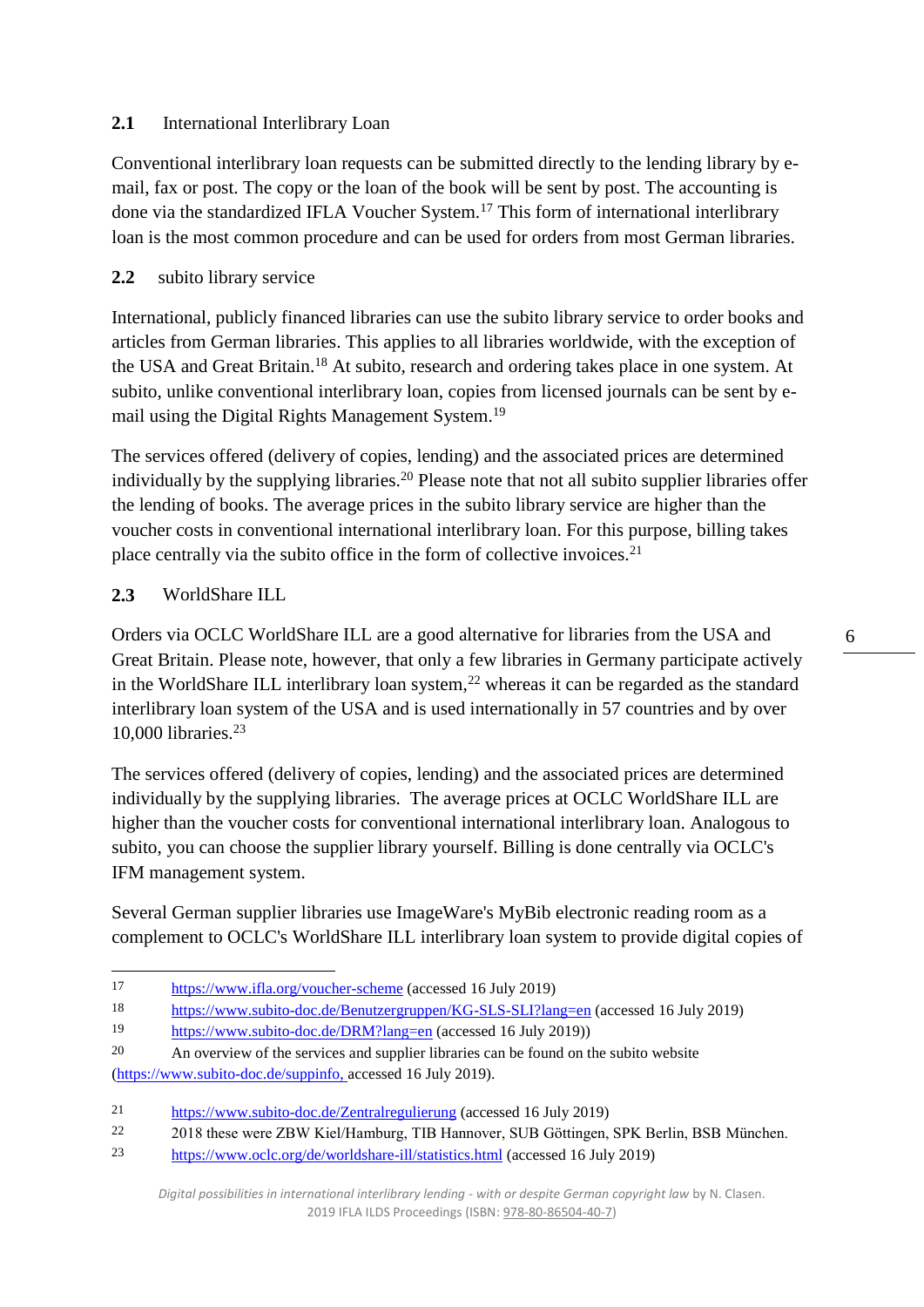articles.<sup>24</sup> The requesting libraries can call up and print the ordered article via a link in the electronic reading room. There is no direct delivery as pdf or to the user. The electronic reading room enables a copyright-compliant compromise between modern, technical possibilities and the copyright requirements for German libraries.



Figure 3: Electronic reading room ZBW, pixelated display

## **3. Conclusion and perspective**

On the one hand, the possibilities of the new Copyright Act for national and international interlibrary lending are not yet fully realized. For example, the legally permissible direct mailing to users is currently not applied due to the valid collective agreement. How this will affect the next legislative negotiations cannot yet be foreseen.<sup>25</sup> On the other hand,  $§60$  e of the Copyright Act contains various restrictions, such as the limitation to 10% and the exclusion of newspapers, public magazines and commercial use. In the national and international context, this means a step backwards in the supply of literature via interlibrary loan by German libraries.

If one assumes that international interlibrary loan mainly orders literature that is not available in one's own library and in one's own country, it can be seen as a deterioration that certain holdings of German libraries are not generally available for (inter)national interlibrary loan. Particularly in the field of newspapers and periodicals for the general public, most orders will not be for current articles, but rather for individual articles from recent decades.<sup>26</sup> The supply of literature of this kind is therefore limited.

<sup>24</sup> Cf. Clasen (2015)

<sup>25</sup> The UrhG is limited to 2023.

<sup>26</sup> Articles in the public domain are excluded from the exclusion. However, this does not apply until 70 years after the death of the author or in the case of anonymous works.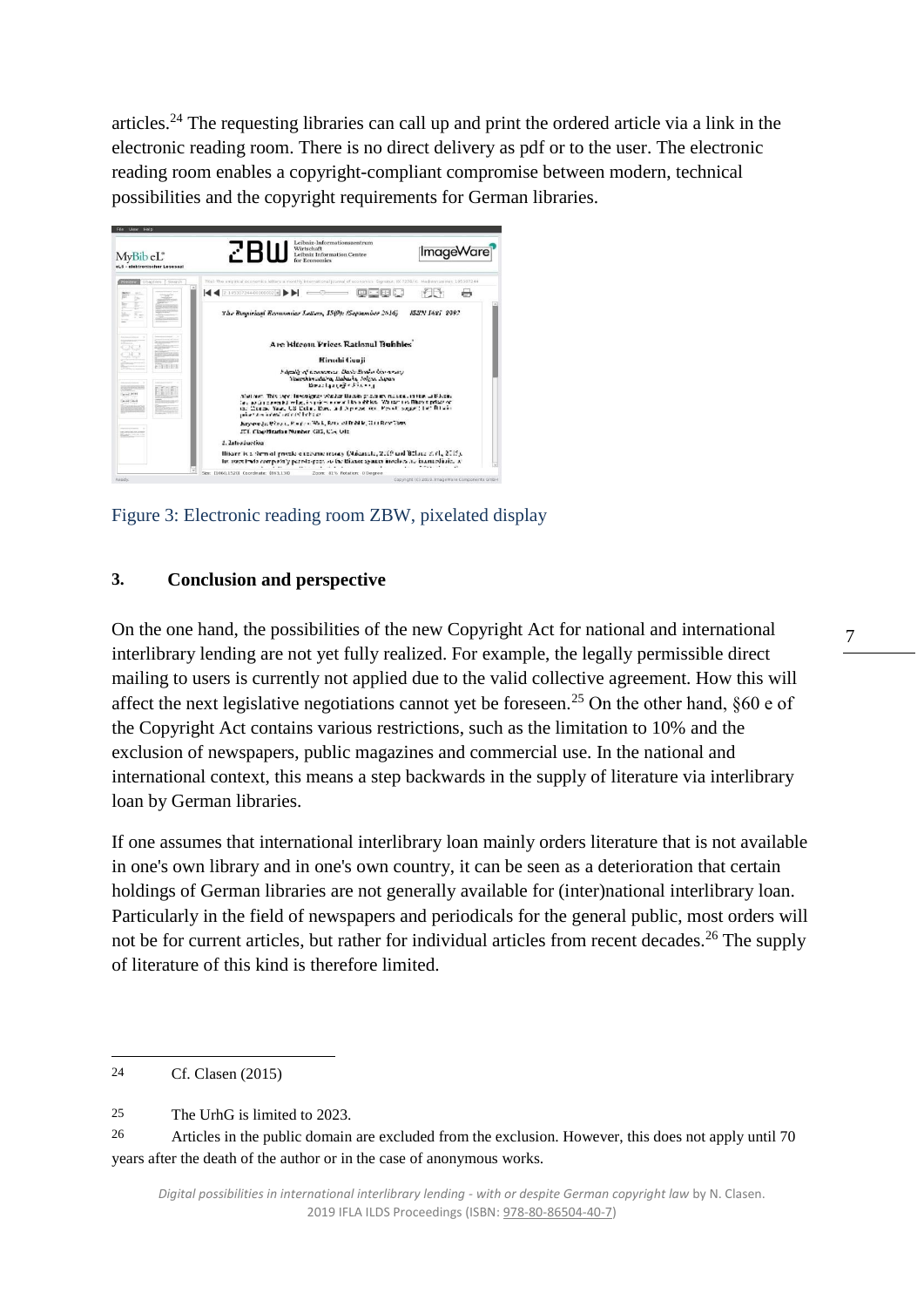At the ZBW, the percentage of requests that cannot be supplied has increased.<sup>27</sup> At the same time, the share of borrowed media in unfilled request has fallen. This suggests that the share of titles that cannot be borrowed in the total number of incoming requests has increased since the new Copyright Act came into force.

By offering various ordering systems in the international field, German libraries have found good opportunities to offer and deliver their stock to international libraries in accordance with copyright law and, ideally, quickly and easily.

But what about the future development of interlibrary loan systems? For the most part, common forms of publication such as e-books or e-journals cannot be offered easily or conveniently. There are many reasons for this, ranging from copyright restrictions to technical difficulties.<sup>28</sup>

How can CC licenses and Open Access publications be integrated into the ordering systems? Do the current search options correspond to the wishes and requirements of the users? Voicecontrolled search options or the input of DOIs, for example, can be imagined as user requests.

<sup>8</sup>

<sup>27</sup> from 19,7% in 2017 to 22,2% in 2018

<sup>28</sup> Cf. Gillitzer (2014)

*Digital possibilities in international interlibrary lending - with or despite German copyright law* by N. Clasen. 2019 IFLA ILDS Proceedings (ISBN[: 978-80-86504-40-7\)](https://www.techlib.cz/en/84026)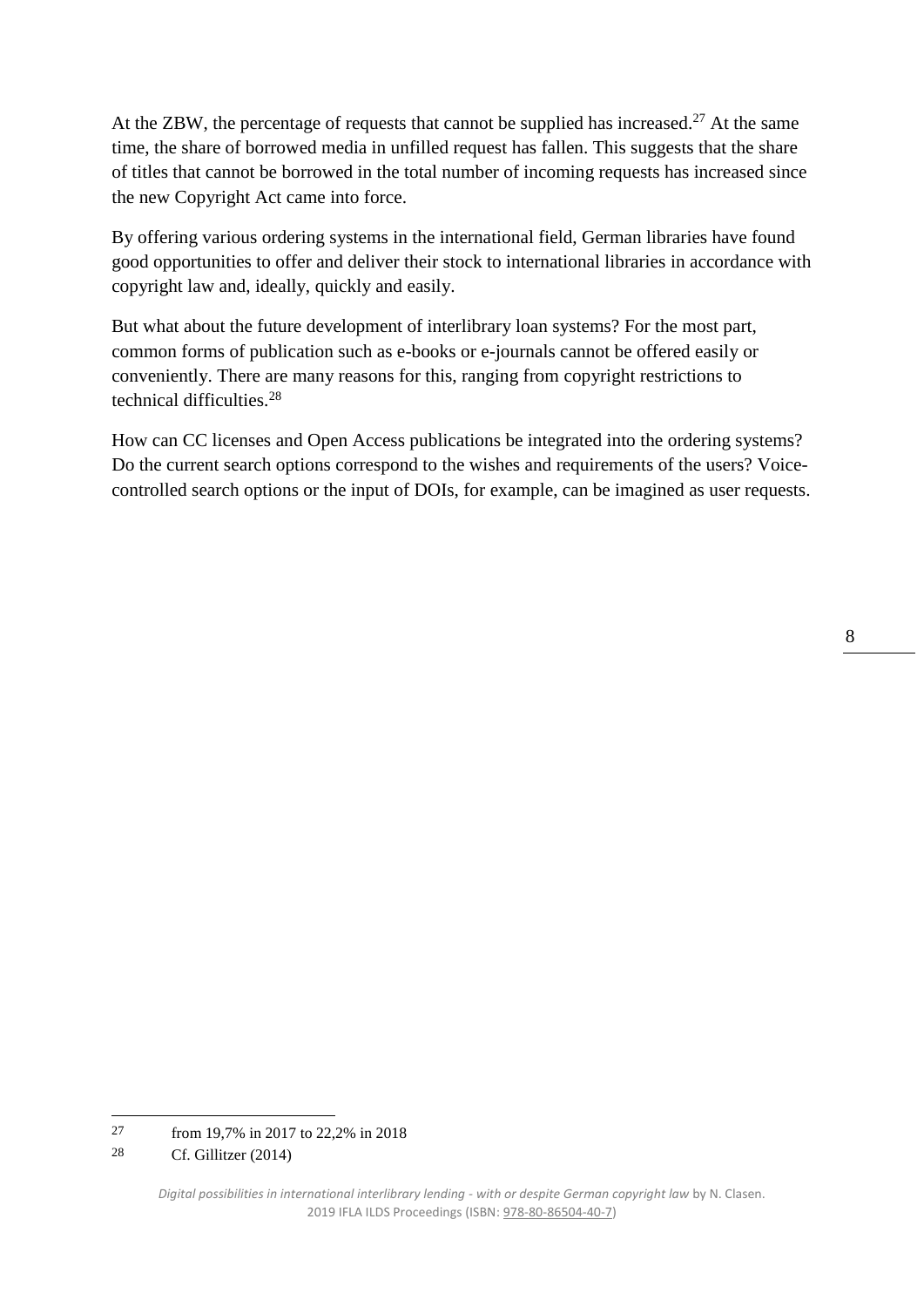## **Bibliography**

Clasen, Nicole (2015). Serviceverbesserung bei der ZBW. Die internationale Fernleihe im Rahmen von OCLC WorldShare ILL und die Integration der Präsentationsplattform MyBib eL durch MyBib eDoc. *B.I.T. online* - Wiesbaden: Dinges & Frick,18.2015,3, pp. 260-263

dbv – Vereinbarungen und Verträge – Urheberrecht: Gesamtverträge (2018). [https://www.bibliotheksverband.de/dbv/vereinbarungen-und-vertraege/urheberrecht](https://www.bibliotheksverband.de/dbv/vereinbarungen-und-vertraege/urheberrecht-gesamtvertraege.html)[gesamtvertraege.html](https://www.bibliotheksverband.de/dbv/vereinbarungen-und-vertraege/urheberrecht-gesamtvertraege.html) (accessed 16 July 2019)

Drucksache 18/12329 (2017). Entwurf eines Gesetzes zur Angleichung des Urheberrechts an die aktuellen Erfordernisse der Wissensgesellschaft: Urheberrechts-Wissensgesellschafts-Gesetz – UrhWissG. <https://dip21.bundestag.de/dip21/btd/18/123/1812329.pdf> (accessed 16 July 2019)

Gillitzer, Berthold (2014). Wird es am Ende doch eine E-Book-Fernleihe geben? – Aktuelle Informationen zu E-Medien in der Fernleihe. [http://www.bib](http://www.bib-bvb.de/documents/10180/422345a5-bad0-425d-a96c-ed318089b1fa)[bvb.de/documents/10180/422345a5-bad0-425d-a96c-ed318089b1fa](http://www.bib-bvb.de/documents/10180/422345a5-bad0-425d-a96c-ed318089b1fa) (accessed 16 July 2019)

Hinte, Oliver (2018). Was lässt der §60e UrhG für Bibliotheken zu? [https://oliverhinte.wordpress.com/2018/03/18/was-laesst-der-%C2%A7-60e-urhg-fuer](https://oliverhinte.wordpress.com/2018/03/18/was-laesst-der-%C2%A7-60e-urhg-fuer-bibliotheken-zu/)[bibliotheken-zu/](https://oliverhinte.wordpress.com/2018/03/18/was-laesst-der-%C2%A7-60e-urhg-fuer-bibliotheken-zu/) (accessed 16 July 2019)

Homann, Mark (2018). Die Umsetzung des UrhWissG bei subito – ein kurzer Blick in den Maschinenraum. AGMB-Jahrestagung in Oldenburg 2018. <https://www.egms.de/static/pdf/journals/mbi/2018-18/mbi000418.pdf> (accessed 16 July 2019)

International Federation of Library Associations and Institutions (2019). International Resource Sharing and Document Delivery: Principles and Guidelines for Procedure <https://www.ifla.org/files/assets/docdel/documents/international-lending-en.pdf> (accessed 16 July 2019)

International Federation of Library Associations and Institutions (2015). Guidelines for Best Practice in Interlibrary Loan and Document Delivery.

<https://www.ifla.org/files/assets/docdel/documents/guidelines-best-practice-ill-dd-en.pdf> (accessed 16 July 2019)

Knaf, Karin, Gillitzer, Berthold (2018). Dokumente für die Wissensgesellschaft – Das Urheber-Wissensgesellschafts-Gesetz und die Fernleihe: Ein Schritt für die digitale Informationsversorgung der Wissenschaft? *Bibliotheksdienst* – De Gruyter, 52.2018,8, pp. 619-630

Leihverkehrsordnung (2003). Die Ordnung des Leihverkehrs in der Bundesrepublik Deutschland: Leihverkehrsordnung (LVO).